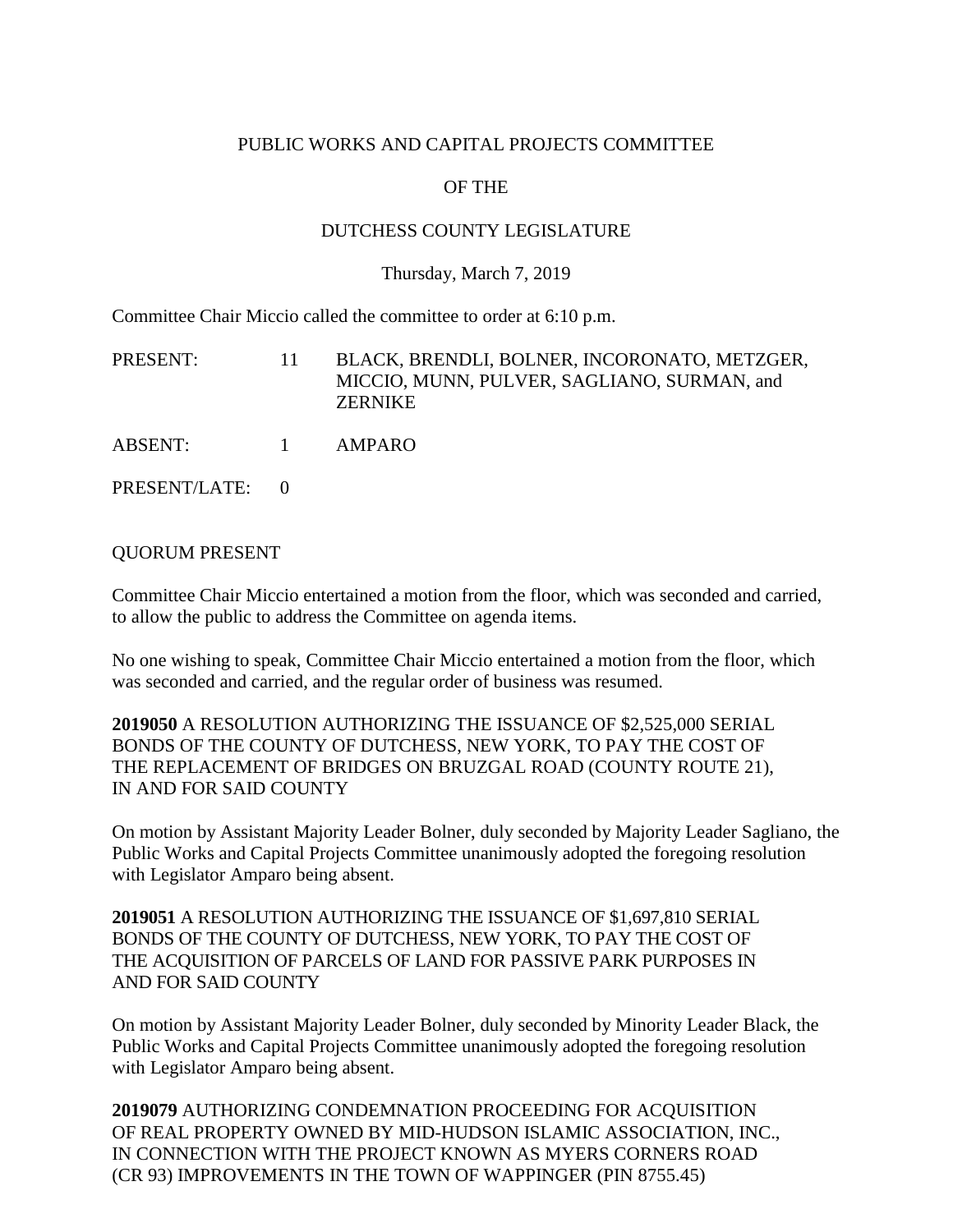On motion by Assistant Majority Leader Bolner, duly seconded by Majority Leader Sagliano, the Public Works and Capital Projects Committee unanimously adopted the foregoing resolution with Legislator Amparo being absent.

**2019080** AUTHORIZATION TO ACQUIRE A FEE ACQUISITION FROM GILBERT N. REHFELD AND GRACE REHFELD, IN CONNECTION WITH IMPROVEMENTS TO BEEKMAN ROAD (CR 9) IN THE TOWNS OF EAST FISHKILL AND BEEKMAN (PIN 8755.38)

On motion by Assistant Majority Leader Bolner, duly seconded by Majority Leader Sagliano, the Public Works and Capital Projects Committee unanimously adopted the foregoing resolution with Legislator Amparo being absent.

**2019081** AUTHORIZATION TO ACQUIRE A FEE ACQUISITION FROM FLORENCIO LOPEZ AND BLANCA M. LOPEZ, IN CONNECTION WITH IMPROVEMENTS TO BEEKMAN ROAD (CR 9) IN THE TOWNS OF EAST FISHKILL AND BEEKMAN (PIN 8755.38)

On motion by Assistant Majority Leader Bolner, duly seconded by Majority Leader Sagliano, the Public Works and Capital Projects Committee unanimously adopted the foregoing resolution with Legislator Amparo being absent.

**2019082** AUTHORIZATION TO ACQUIRE A FEE ACQUISITION FROM ALAN H. PINE, JR AND DAWN L. PINE, IN CONNECTION WITH IMPROVEMENTS TO BEEKMAN ROAD (CR 9) IN THE TOWNS OF EAST FISHKILL AND BEEKMAN (PIN 8755.38)

On motion by Assistant Majority Leader Bolner, duly seconded by Majority Leader Sagliano, the Public Works and Capital Projects Committee unanimously adopted the foregoing resolution with Legislator Amparo being absent.

**2019083** AMENDING THE 2019 ADOPTED COUNTY BUDGET AS IT PERTAINS TO PFOA/PFOS INVESTIGATION IN AND AROUND THE HUDSON VALLEY REGIONAL AIRPORT

On motion by Assistant Majority Leader Bolner, duly seconded by Majority Leader Sagliano, the Public Works and Capital Projects Committee unanimously adopted the foregoing resolution with Legislator Amparo being absent.

**2019084** AUTHORIZING A GRANT AGREEMENT WITH THE FEDERAL AVIATION ADMINISTRATION FOR FUNDING OF AN AIRPORT MASTER PLAN UPDATE AT THE HUDSON VALLEY REGIONAL AIRPORT AND AMENDING THE 2019 ADOPTED COUNTY BUDGET AS IT PERTAINS TO THE DEPARTMENT OF PUBLIC WORKS – AIRPORT

On motion by Assistant Majority Leader Bolner, duly seconded by Minority Leader Black, the Public Works and Capital Projects Committee unanimously adopted the foregoing resolution with Legislator Amparo being absent.